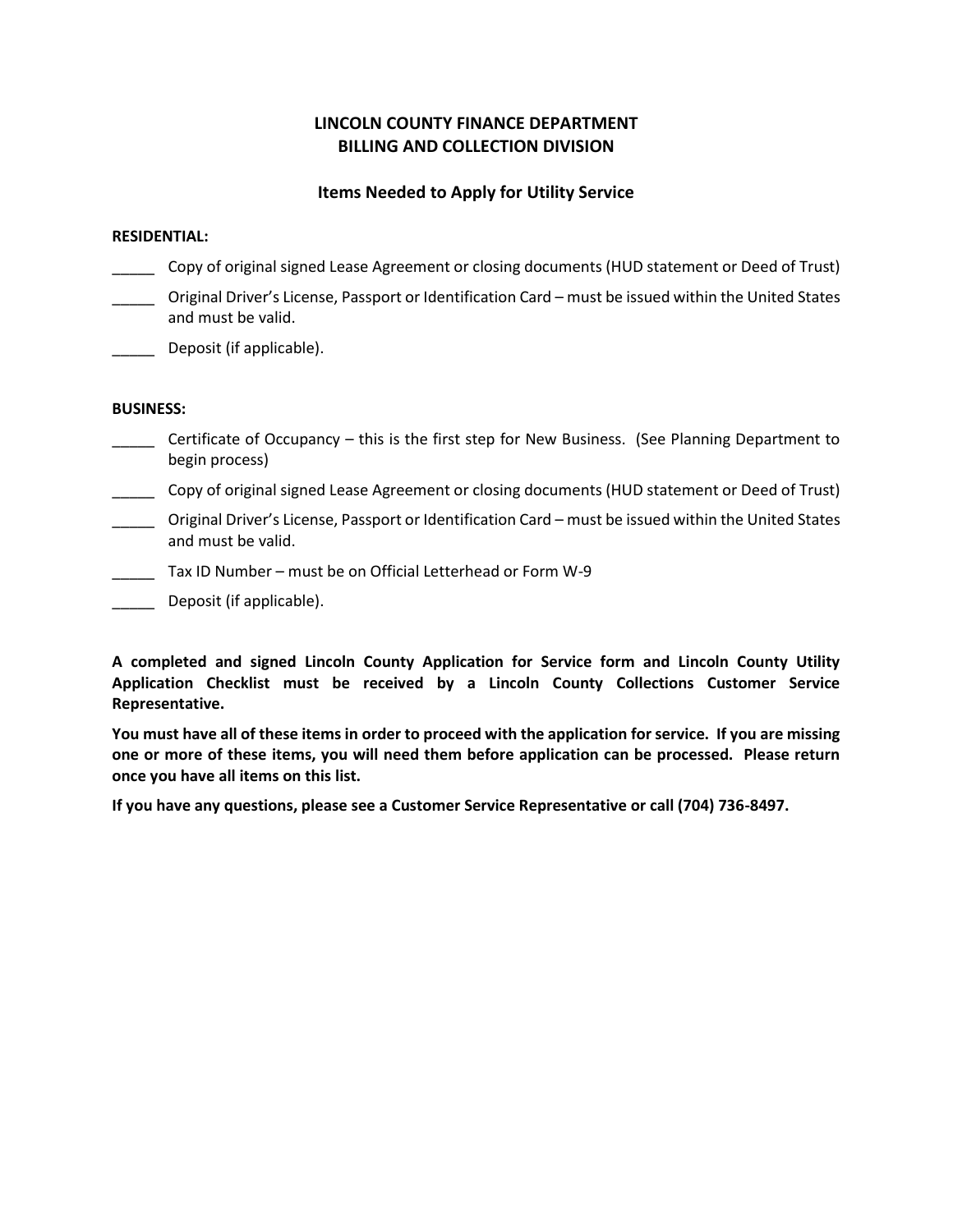# **LINCOLN COUNTY FINANCE DEPARTMENT BILLING AND COLLECTION DIVISION 115 West Main Street Lincolnton, NC 28092 Telephone: (704) 736-8497 Fax: (704) 736-8499 Email: billcollect@lincolncounty.org**

#### **APPLICATION FOR SERVICE – WATER AND SEWER SERVICES**

Activate Irrigation (if applicable) *Note: If irrigation is not activated and activation is requested within twelve (12) months, of this application, an Irrigation Activation Fee will be charged.*

#### **An activation fee will be included with the first billing.**

**Same Day Service is available if requested by 3:00 p.m. (with the receipt of applicable fee)**

## **ONLY PROPERTY OWNER APPLICATIONS WILL BE ACCEPTED BY FAX OR EMAIL RENTERS MUST COME INTO THE OFFICE**

Rental Property Information:

Rental deposit is required prior to beginning service. Service cannot begin prior to the first day of the lease.

Property Owners Name and Number:  $\frac{1}{n}$  and  $\frac{1}{n}$  and  $\frac{1}{n}$  and  $\frac{1}{n}$  and  $\frac{1}{n}$  and  $\frac{1}{n}$  and  $\frac{1}{n}$  and  $\frac{1}{n}$  and  $\frac{1}{n}$  and  $\frac{1}{n}$  and  $\frac{1}{n}$  and  $\frac{1}{n}$  and  $\frac{1}{n}$  and  $\frac{1}{$ 

Customer(s) must provide picture id, i.e. driver's license, passport, or other applicable State forms of identification.

Customer assumes responsibility for any consumption of utilities after service has been rendered by the County with this application of service, and accepts the legal responsibility of the utility charges. Billing for utility service will begin at the time service is requested. Customer will remain responsible for any utility charges until a properly completed Application for Termination of Service is accepted by a Lincoln County Collections Customer Service Representative.

Pursuant to NCGS 143-64.60, the customer is hereby requested to provide his/her social security number(s). Disclosure of your social security number is voluntary. Social security numbers will only be used for account identification and billing purposes.

I hereby accept the conditions of this application and apply for service at the above service address. Further, I agree to observe all rules and regulations of Lincoln County. By signing below, I hereby certify that I owe no existing balance in Lincoln County's service jurisdiction, and if for any reason my belief in this regard is in error, I hereby authorize Lincoln County to add such outstanding bills to my present account for usual collection policies to apply. I hereby certify that the above information is true and accurate.

| Signature:                                       | Date:                                  |
|--------------------------------------------------|----------------------------------------|
|                                                  | (Office Use Only)                      |
| Account/Location ID#                             | Customer ID#                           |
| Utilities at Location: $\Box$ Water $\Box$ Sewer | $\Box$ Irrigation                      |
| Date Received                                    | Confirmation Sent (if by fax or email) |
| Accepted By                                      |                                        |